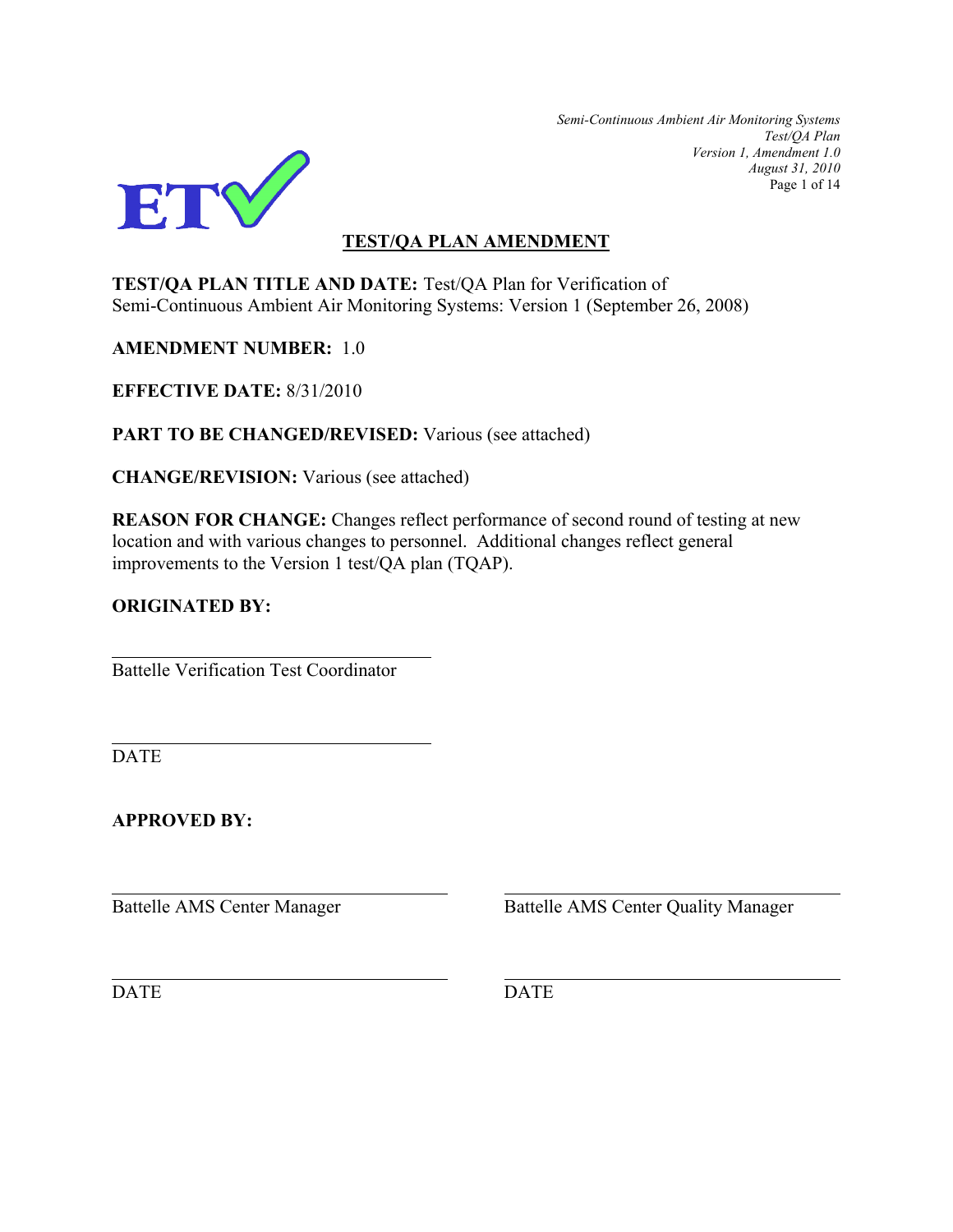*Semi-Continuous Ambient Air Monitoring Systems Test/QA Plan Version 1, Amendment 1.0 August 31, 2010* Page 2 of 14

#### **CHANGES TO BE MADE:**

#### *The following revisions are made throughout the document:*

Replace references to North Carolina State University or NCSU with MACTEC.

Replace references to Burden's Creek Monitoring Site with AIRS monitoring site.

#### *Section A3 – The distribution list is revised to the following:*

#### **Vendors**

Timoer Frelink Applikon, Inc. P.O. Box 149 3100 AC SCHIEDAM The Netherlands

# **EPA**

Michelle Henderson John McKernan U.S. Environmental Protection Agency National Risk Management Research Laboratory Mail Code: 208 Cincinnati, OH 45268

Gary Lear U.S. Environmental Protection Agency Ariel Rios Building 1200 Pennsylvania Avenue, N.W. Mail Code: 6204J Washington, DC 20460

John Walker U.S. Environmental Protection Agency National Exposure Research Laboratory Mail Code: E305-02 Research Triangle Park, NC 27711

Nealson Watkins U.S. Environmental Protection Agency Office of Air Quality Planning and Standards Mail Code: C304-06 Research Triangle Park, NC 27711

### **Battelle**

Rosanna Buhl Kenneth Cowen Dawn Deojay Amy Dindal Elizabeth Hanft Thomas Kelly Karen Riggs Zachary Willenberg Battelle 505 King Ave. Columbus, OH 43201

# **Collaborators**

Mark Hodges MACTEC 404 SW  $104^{\text{th}}$  Terrace Newberry, FL 32669-3000

# *Section A4 - The second and third paragraphs in this section are revised to read:*

This verification test will be coordinated and directed by Battelle in cooperation with EPA, with the support of MACTEC Engineering and Consulting (MACTEC). A 30-day period of field testing will be conducted at the AIRS monitoring site at EPA's Research Triangle Park (RTP)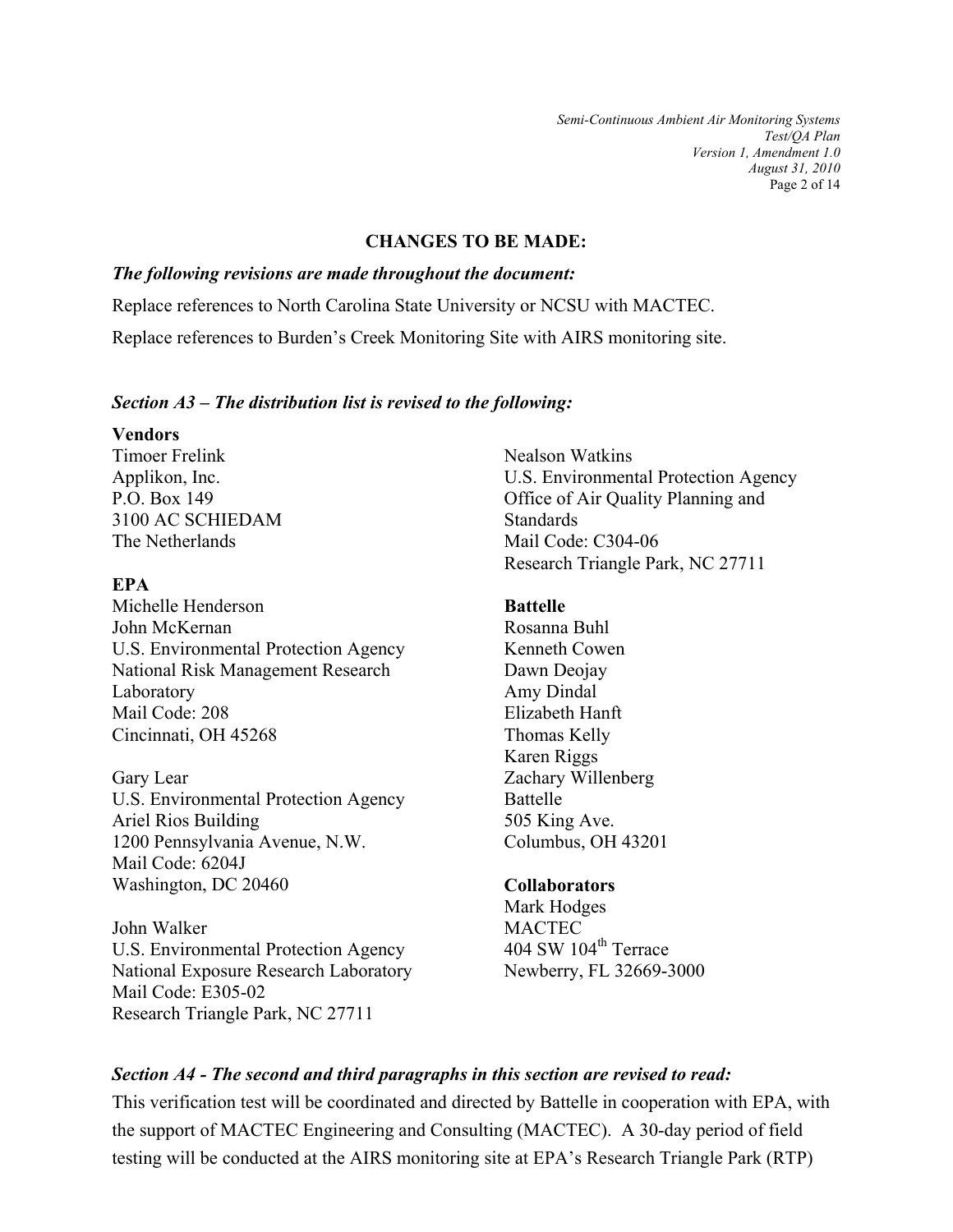*Semi-Continuous Ambient Air Monitoring Systems Test/QA Plan Version 1, Amendment 1.0 August 31, 2010* Page 3 of 14

campus to evaluate a commercial, semi-continuous ambient air monitoring system. EPA's Office of Air Quality Planning and Standards (OAQPS), which operates and maintains the monitoring site, will provide continuous sulfur dioxide  $(SO<sub>2</sub>)$  measurements for the verification test. MACTEC will support this verification test under contract to EPA by preparing and shipping sampling media for reference method air sampling, as well as conducting analysis of the collected samples. Battelle technical staff will perform the collection of duplicate denuder/filter pack samples throughout the verification testing period, store the sampling media and collected samples onsite, and ship collected samples in pre-paid shipping containers provided by MACTEC.

The vendor of the semi-continuous ambient air monitoring system will install two identical units of its system prior to the verification test, and train a skilled EPA-designated operator to operate the system throughout the verification test.



#### **Section A4 – Figure 1 is revised as shown below.**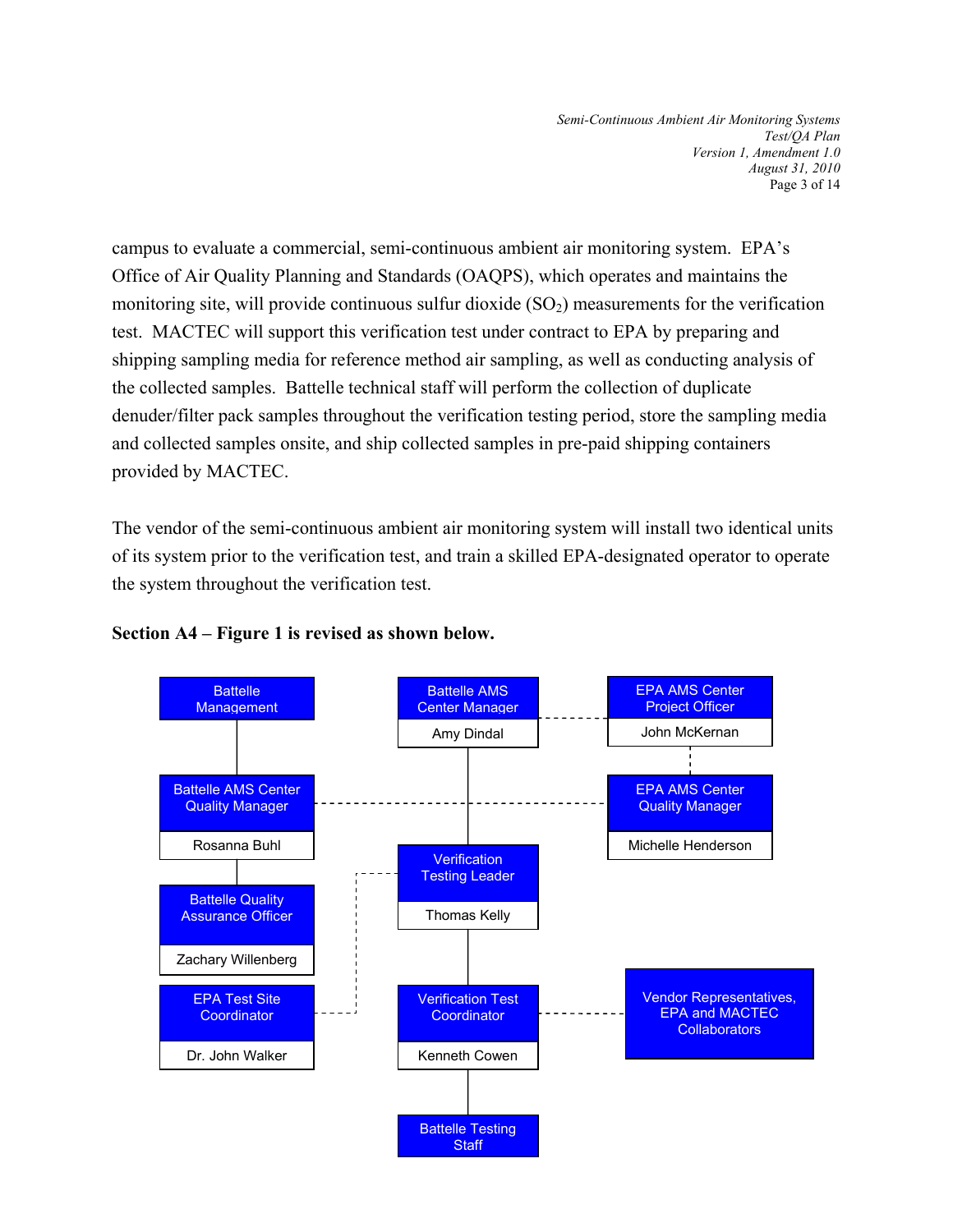### *Section A4.1 - Roles and responsibilities for Dr. Kenneth Cowen are revised to add:*

- Conduct a kickoff meeting before the start of the verification test.
- Maintain real-time communication with the Battelle AMS Center Manager and EPA AMS Center Project Officer and Quality Assurance Manager on any potential or actual deviations from the TQAP. Prepare written deviation for any departure from TQAP procedures, and retain the approved deviation in the verification test files.
- Provide test data, including data from the first day of testing, to the Battelle AMS Center Manager and EPA AMS Center Project Officer and Quality Manager.
- Compile data from the first day of the verification test and provide the data to the EPA Quality Manager and Project Officer for review.
- Direct the 100% validation and verification of data by technical staff prior to submission for data quality audit.

# *Roles and responsibilities for the Battelle Field Testing Staff are revised to read:*

Battelle Field Testing Staff will oversee and document the testing of the semi-continuous ambient air monitoring system during the verification test, and will be responsible for reference sample collection and on-site sample storage. Battelle staff will be onsite at the EPA air monitoring facility during the entire verification test, including the setup and teardown of the technology, and will be in frequent communication with MACTEC staff responsible for preparation, shipment, and analysis of the reference method samples. Battelle Field Testing Staff will also maintain communication with the technology operator and the technology vendor as needed. The responsibilities of the field testing staff will be to:

- Participate in the kickoff meeting before the start of the verification test.
- Perform the verification test as described in the TQAP.
- Communicate with MACTEC testing staff on the planning, performance, and reporting of the reference analysis.
- Receive and store sampling media for use in reference method sampling.
- Conduct reference method sampling according to the prescribed sampling schedule.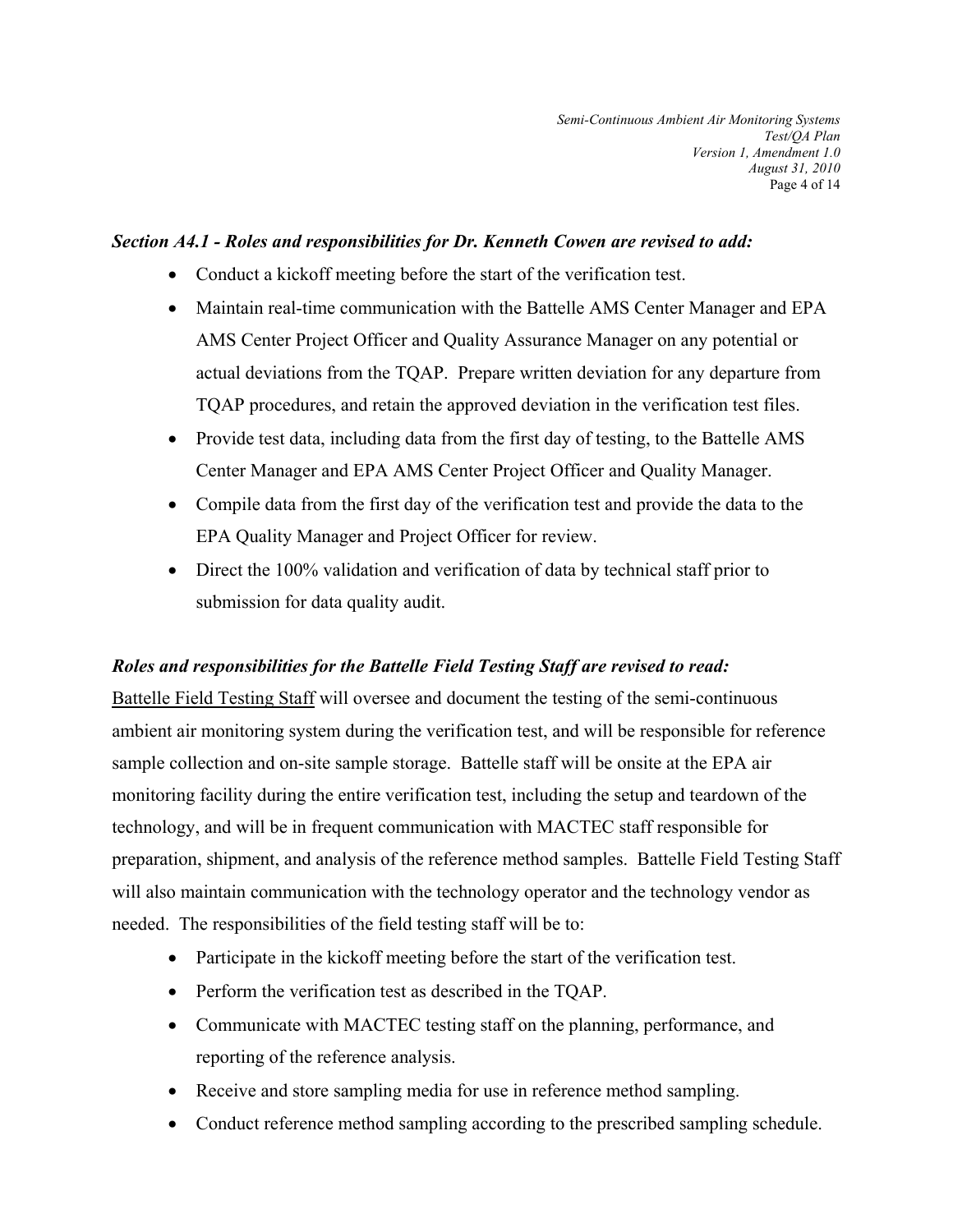- Store and ship collected reference method samples according to procedures described in this TQAP.
- Record qualitative observations about the maintenance and operation of the semicontinuous ambient air monitoring system during testing.
- Ensure that the data from the semi-continuous ambient air monitoring system are compiled, recorded, and transmitted to the Verification Test Coordinator (VTC) on at least a weekly basis.
- Perform analysis of the collected data to carry out the statistical evaluations in Section B1.1.
- Provide input on test procedures, technology operation and maintenance, and field conditions for the draft verification reports.

# *Roles and responsibilities for Ms. Rosanna Buhl are added as follows:*

Ms. Rosanna Buhl is Battelle's Quality Manager for the AMS Center. Ms. Buhl will:

- Review the draft and final TQAP.
- Assign a quality assurance officer (QAO) for each verification test.
- Delegate to other Battelle quality staff any QAO responsibilities assigned below as needed to meet project schedules.
- Review any audit checklists prepared by the QAO for completeness and detail.
- Review draft audit reports prior to release to the VTC and/or EPA for clarity and appropriate assessment of findings.
- Review audit responses for appropriateness.
- Review and approve TQAPs, TQAP amendments, deviations, and audit reports.
- Maintain frequent communication with the QAO on QA activities, audit results, and concerns.
- Work with the QAO, VTC, and Battelle's AMS Center Manager to resolve data quality concerns and disputes.
- Recommend a stop-work order if audits indicate that data quality or safety is being compromised.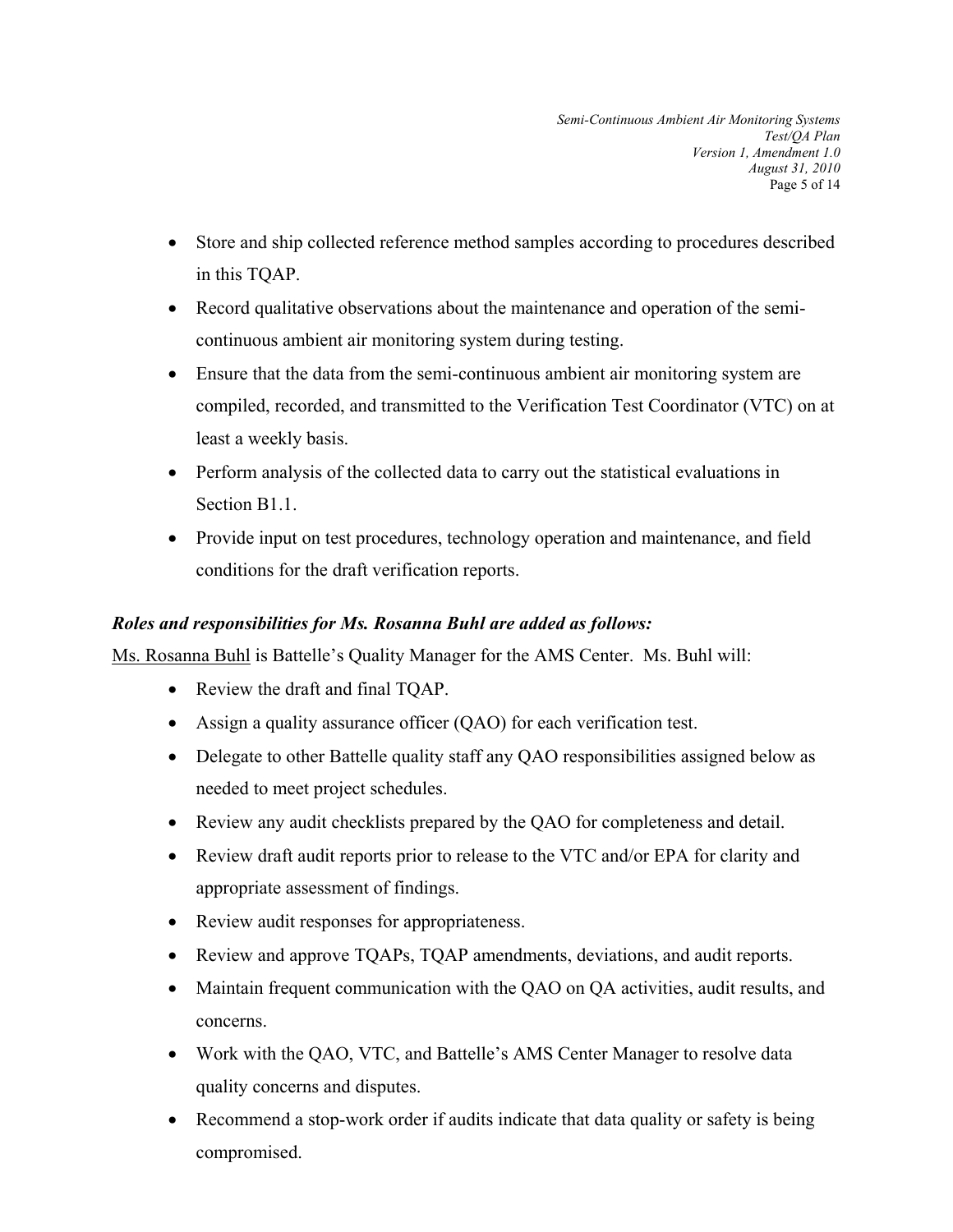# *The roles and responsibilities for Mr. Willenberg are revised to the following:*

Mr. Zachary Willenberg is Battelle's QAO for this test. Mr. Willenberg will:

- Attend the verification test kickoff meeting and lead the discussion of the QA elements of the kickoff meeting checklist.
- Prior to the start of verification testing, verify the presence of applicable training records, including any vendor training on test equipment.
- Conduct a technical systems audit at the reference method laboratory during the 15day method validation period.
- Conduct a technical systems audit at the field testing site during the 30-day field period.
- Conduct audits to verify data quality.
- Prepare and distribute an audit report for each audit.
- Verify that audit responses for each audit finding and observation are appropriate and that corrective action has been implemented effectively.
- Communicate to the VTC and/or technical staff the need for immediate corrective action if an audit identifies TQAP deviations or practices that threaten data quality.
- Provide a summary of the QA/QC activities and results for the verification reports.
- Review the draft and final verification report(s) and verification statement(s).
- Maintain frequent communication with the Battelle Quality Manager on QA activities, audit results, and concerns, including potential schedule and budget problems.
- Communicate data quality concerns to the VTC and Battelle's AMS Center Manager and Quality Manager; recommend the need for a stop-work order if audits indicate that data quality or safety is being compromised.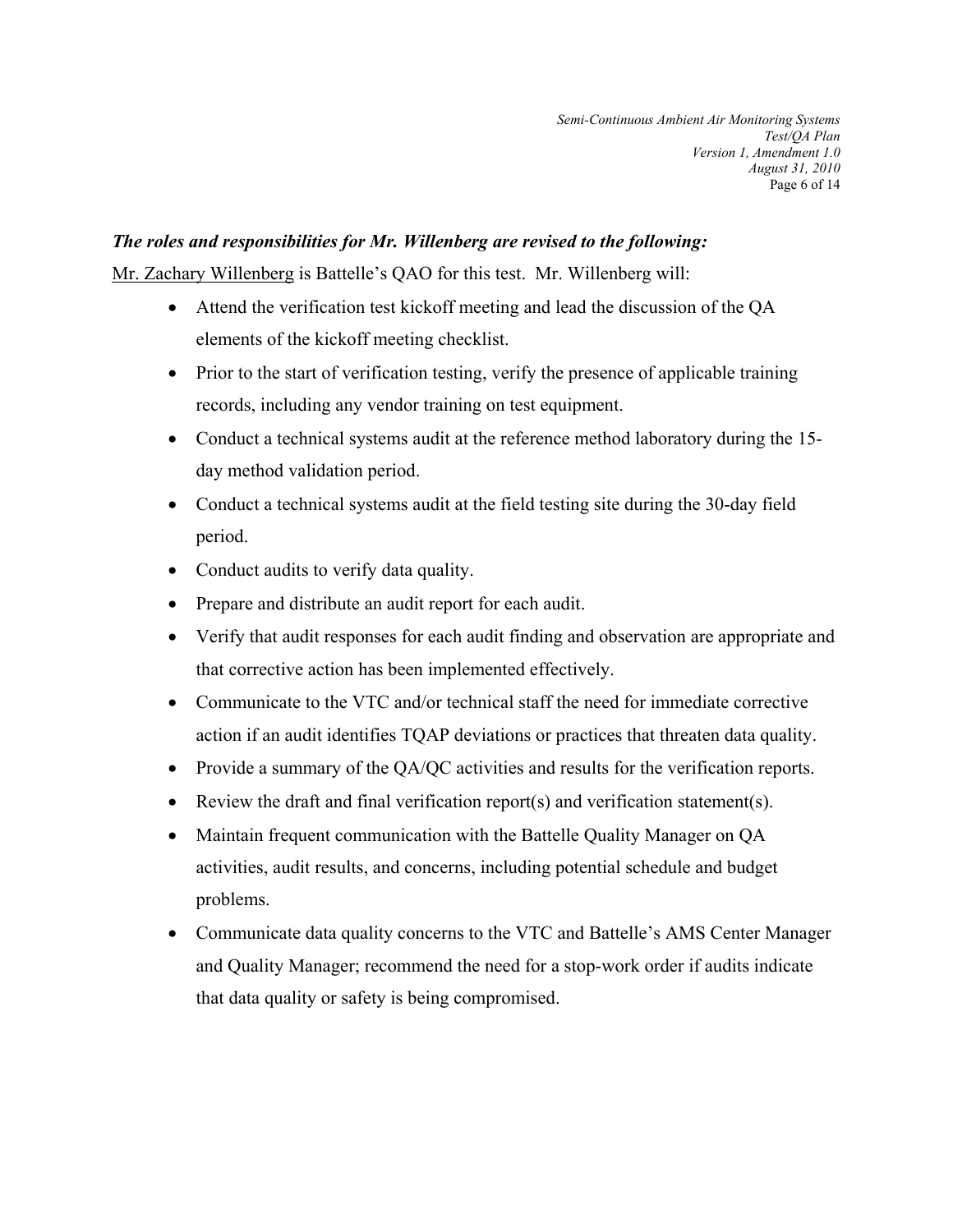*Semi-Continuous Ambient Air Monitoring Systems Test/QA Plan Version 1, Amendment 1.0 August 31, 2010* Page 7 of 14

### *Section A4.3 is revised to the following:*

EPA's responsibilities are based on the requirements stated in the "Environmental Technology Verification Program Quality Management Plan"<sup>2</sup> (ETV QMP). The roles of specific EPA staff are as follows:

Ms. Michelle Henderson is EPA's AMS Center Quality Manager. Ms. Henderson will:

- Participate in the kickoff meeting held prior to the start of the verification test.
- Review the draft TQAP, TQAP amendments, deviations, and audit reports.
- Review the first day of data from the verification test and provide immediate comments if concerns are identified.
- Perform at her option an external technical systems audit and/or audit of data quality during the verification test.
- Notify the EPA AMS Center Manager of the need for a stop-work order if the external audit indicates that data quality or safety is being compromised.
- Prepare and distribute an assessment report summarizing results of the external audit.
- Review the draft verification report(s) and statement(s).

Dr. John McKernan is EPA's Project Officer for the AMS Center. Dr. McKernan will:

- Review the draft TQAP.
- Approve the final TQAP.
- At his discretion, participate in the kickoff meeting held prior to the verification test.
- Review and approve amendments and deviations to the approved final TQAP.
- Appoint a delegate to review and approve deviations to the approved final TQAP in his absence, so that testing progress will not be delayed. Review the first day of data from the verification test and provide immediate comments if concerns are identified.
- Review the draft verification report(s) and statement(s).
- Oversee the EPA review process for the verification report(s) and statement(s).
- Coordinate the submission of verification report(s) and statement(s) for final EPA approval.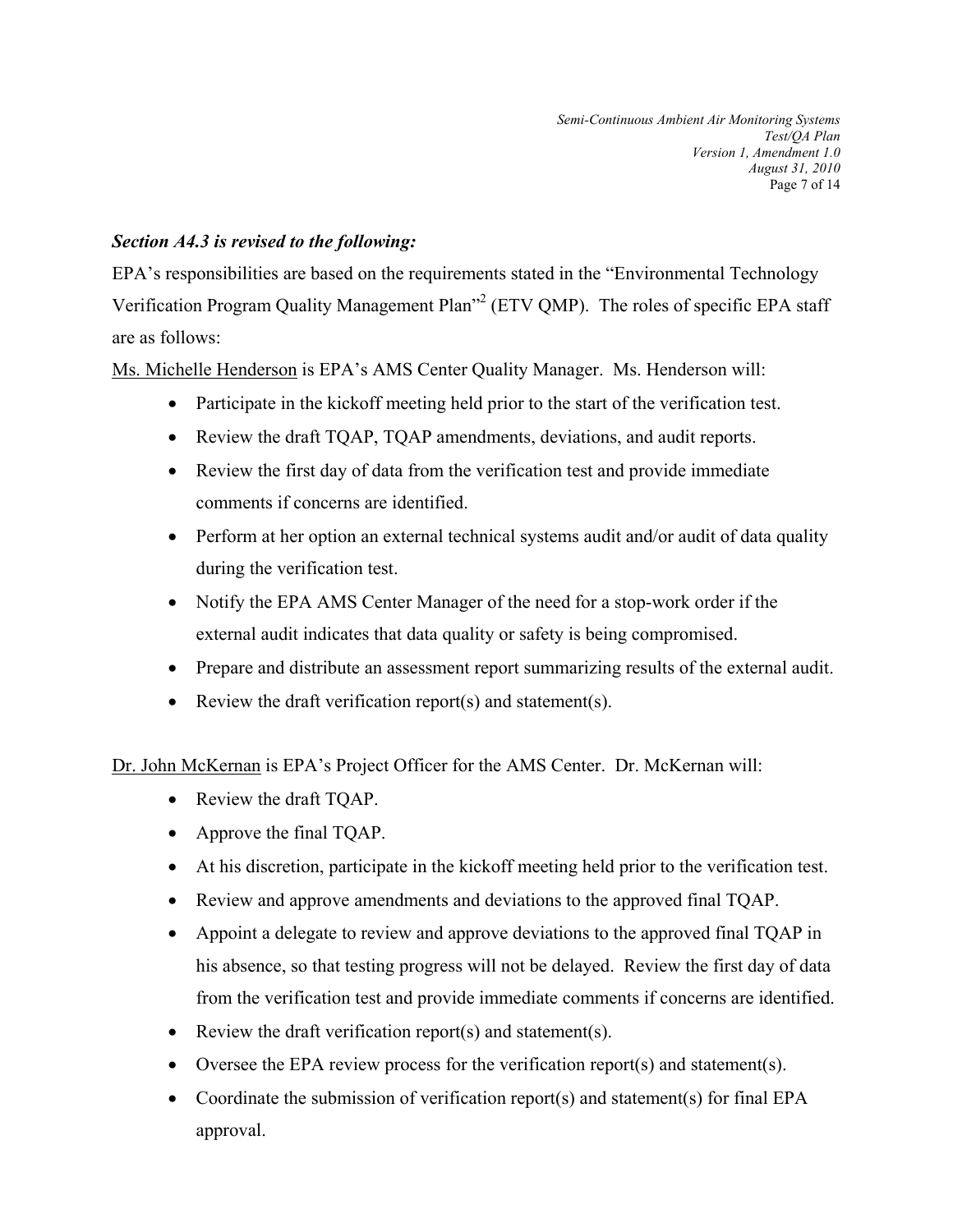Dr. John Walker is EPA's test site coordinator. Dr. Walker will:

- Participate in the kickoff meeting held prior to the start of the verification test.
- Review and provide comments on the draft TQAP.
- Ensure that the Battelle testing staff, the vendors, and the MACTEC staff have appropriate access to the test site.
- Ensure that there is suitable space and electrical power to perform the necessary testing activities at the test site.
- Coordinate for access to continuous  $SO_2$  reference measurements made by EPA's Office of Air Quality Planning and Standards for the duration of the verification testing period.
- Provide a skilled technical site operator to operate the technologies being verified.

# *Section A4.4 is revised to indicate that MACTEC rather than NCSU will be conducting the reference method analysis. The text in this section is revised to read:*

MACTEC is responsible for preparing and analyzing the denuder/filter pack reference method samples used for comparison with the monitoring systems being tested. MACTEC will also be responsible for shipment of the reference method sampling media to the field.

Mr. Mark Hodges is the MACTEC Technical Lead for this verification test. In this role, Mr. Hodges is responsible for ensuring that the filter pack reference preparation, shipment, and analysis activities meet the scheduled milestones agreed upon by MACTEC and EPA. Mr. Hodges will:

- Coordinate with Battelle's QAO for the performance of an audit of MACTEC's reference sampling and laboratory analysis procedures prior to the verification test.
- At his discretion, participate in the kickoff meeting held prior to the verification test.
- Review the draft TQAP.
- Be the primary MACTEC contact for Battelle's VTC.
- Ensure that designated MACTEC staff is available for the verification test.
- Coordinate distribution of the TQAP to MACTEC staff.
- Coordinate the filter pack preparation, shipment, and analysis activities.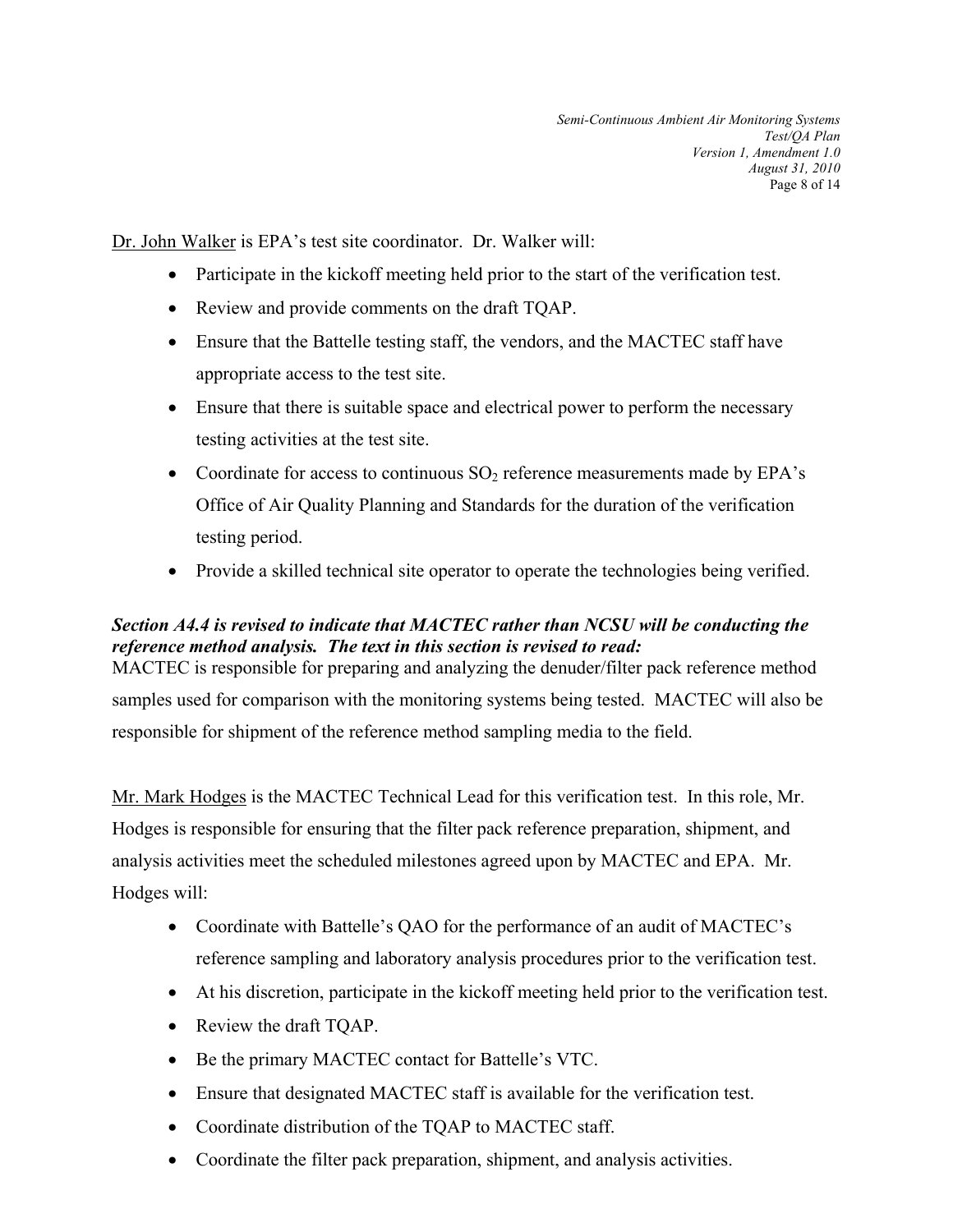*Semi-Continuous Ambient Air Monitoring Systems Test/QA Plan Version 1, Amendment 1.0 August 31, 2010* Page 9 of 14

• Review and approve all data and records related to reference method sampling and analysis activities.

# *Section A4.5 is added:*  **A4.5. Verification Test Stakeholders**

This TQAP and the verification report(s) and verification statement(s) based on testing described in this document will be reviewed by experts in the fields of ambient monitoring and/or analytical instrumentation. The following experts provided input to the TQAP and have agreed to provide a peer review of the verification report(s) and verification statement(s) resulting from testing:

- Gary Lear, EPA Clean Air Markets Division (CAMD);
- Nealson Watkins, EPA OAQPS;
- Rudy Eden, South Coast Air Quality Management District;
- Joann Rice, EPA OAQPS; and
- Cliff Glowacki, Covenant Associates.

The responsibilities of verification test stakeholders include:

- Participate in technical panel discussions (when available) to provide input to the test design.
- Review and provide input to the TQAP, TQAP amendments, and TQAP deviations.
- Review and provide input to the verification report(s)/verification statement(s).

In addition, during its development in 2008, Version 1 of the TQAP was reviewed by engaged stakeholders in the AMS Center Air Stakeholder Committee.

# *Section A6.2 – The text in the second paragraph and dates in Table 1 are revised to the following to reflect changes in testing schedule:*

Table 1 includes the planned schedule of testing, QC, data analysis, and reporting activities to be conducted for this verification. The period of operation of the monitoring systems at the air monitoring site will be 30 days, with routine operation expected to begin on September 1, 2010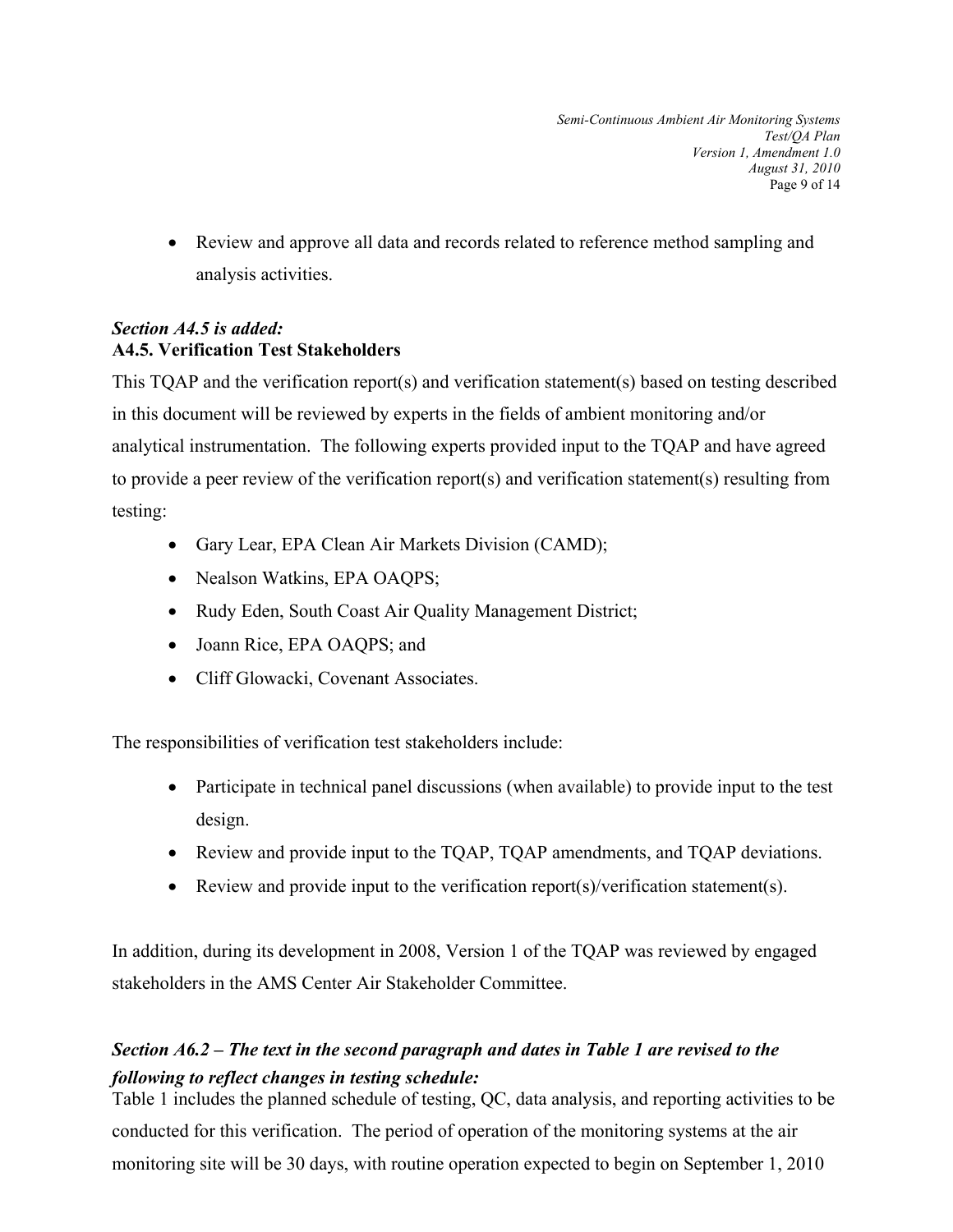*Semi-Continuous Ambient Air Monitoring Systems Test/QA Plan Version 1, Amendment 1.0 August 31, 2010* Page 10 of 14

and continue until September 30, 2010, or until all testing activities are completed. During testing, duplicate denuder/filter pack reference samples will be collected twice each day, with each sampling period covering 12 hours.

| <b>Estimated 2010</b><br>Date(s) | <b>Testing and QA Activities</b>                                                                                                                                                                                                                              | <b>Data Analysis and Reporting</b>                                                                                        |  |
|----------------------------------|---------------------------------------------------------------------------------------------------------------------------------------------------------------------------------------------------------------------------------------------------------------|---------------------------------------------------------------------------------------------------------------------------|--|
| August 16                        | N/A<br>Technical Systems Audit of reference<br>laboratory                                                                                                                                                                                                     |                                                                                                                           |  |
| <b>August 25-31</b>              | Shakedown and familiarization with all<br>equipment at test site                                                                                                                                                                                              | Prepare report template                                                                                                   |  |
| September 1-30                   | Routine operation<br>Technical Systems Audit and Audit of Data<br>Quality #1 of verification activities<br>PE audit samples submitted for analysis<br>Reference sampling periods<br>Remove monitoring systems from test site<br>Analysis of reference samples | Review and summarize field testing staff<br>observations<br>Compile data from monitoring systems<br>Begin draft report(s) |  |
| October 15                       | Complete analysis of reference samples<br>Audit of Data Quality #2                                                                                                                                                                                            | Perform data analysis<br>Continue preparation of draft report(s)                                                          |  |
| November 15                      | Audit of Data Quality #3                                                                                                                                                                                                                                      | Complete draft report(s)                                                                                                  |  |
| December 15                      | N/A                                                                                                                                                                                                                                                           | Complete review of draft report(s)                                                                                        |  |
| December 31                      | N/A                                                                                                                                                                                                                                                           | Revise draft report(s)<br>Submit final report(s) for EPA approval                                                         |  |

#### **Table 1. Planned Verification Test Schedule**

# *Section A6.3 – The text is revised to the following to reflect changes in testing venue:*

The monitoring site is located at EPA's campus in Research Triangle Park, NC. This monitoring station is fully operational, with ongoing ambient air monitoring performed by EPA for ambient gaseous and particulate air pollutants. The site also serves as a test facility for evaluation of environmental monitoring equipment. The technologies to be verified will be housed in an environmentally controlled instrument shelter provided by EPA. This instrument shelter will also serve as a work space for the testing staff. The duplicate reference method filter/denuder samplers will be located on top of the instrument shelter.

# *Section B3 – The text in Section B3 is revised to the following:*

Sample handling procedures are designed to minimize handling of the denuder/filter pack components and limit the number of transfers of the denuder/filter packs. When not in use, the denuders and assembled filter packs will be sealed or capped in their original packaging, to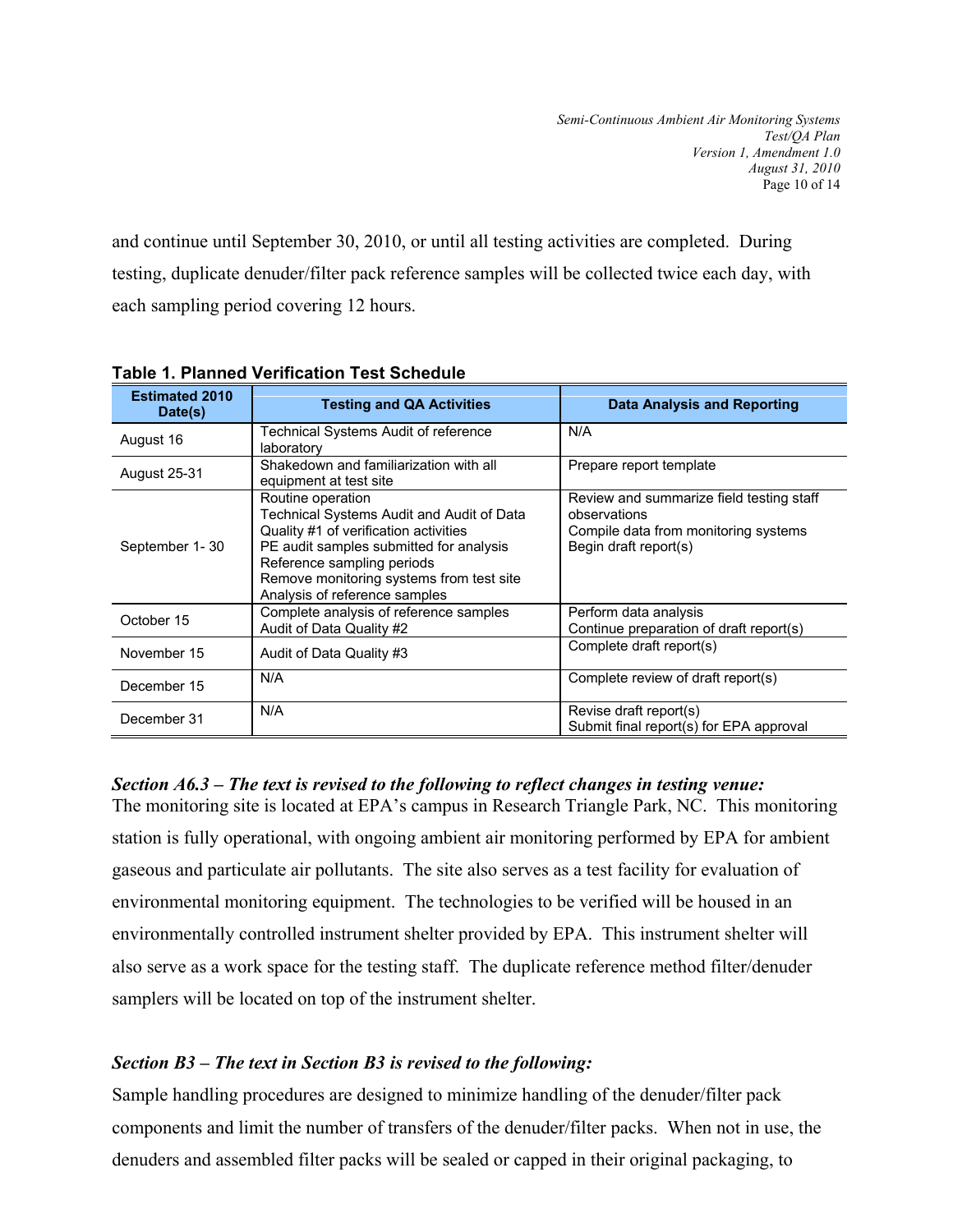*Semi-Continuous Ambient Air Monitoring Systems Test/QA Plan Version 1, Amendment 1.0 August 31, 2010* Page 11 of 14

prevent contamination. Clean, lint-free gloves will be used when handling the denuder/filter pack components. Clean forceps will be used when handling filters. Special care will be taken during all sample handling procedures to avoid breathing on components of the denuder/filter pack reference samples. The denuders and filter packs will be prepared in MACTEC's laboratory facilities, packaged, and shipped to the monitoring site by MACTEC for sampling. The sampling media will be received by Battelle Field Testing Staff and stored in an environmentally controlled shelter until use. The sampling media will be retrieved within 24 hours of completion of sample collection. After retrieval, the samples will be sealed and stored at 4  $(\pm 2)$  °C in a refrigerator provided by EPA until shipment to MACTEC for extraction and analysis. The temperature of the refrigerator will be measured and documented daily. The collected samples will be shipped to MACTEC on blue ice by overnight delivery based on the shipping/delivery schedule provided by MACTEC.

The sample fractions from each denuder/filter pack will include the following:

- Na<sub>2</sub>CO<sub>3</sub> coated denuder;
- $H_3PO_3$  coated denuder;
- Teflon<sup>®</sup> filter:
- Nylon filter; and
- $H_3PO_3$  coated denuder chaser.

Each fraction of each sample collected will be uniquely labeled and extracted separately within 48 hours of receipt in the laboratory. During extraction each denuder will be capped on one end, a measured aliquot (10 mL) of deionized water will be added to the open end of the denuder and then it will be capped. The capped denuders will be rotated 20 times within 1 minute to facilitate complete extraction of the target analytes, and the extract will be poured into a clean vial and placed in a refrigerated storage unit at  $4 \left( \pm 2 \right)$  °C. Filter samples will be removed from the filter pack holders and placed into separate vials with measured aliquots of the respective extraction solutions as required in CASTNET SOP GLM3180-001. The labeled vials will be capped and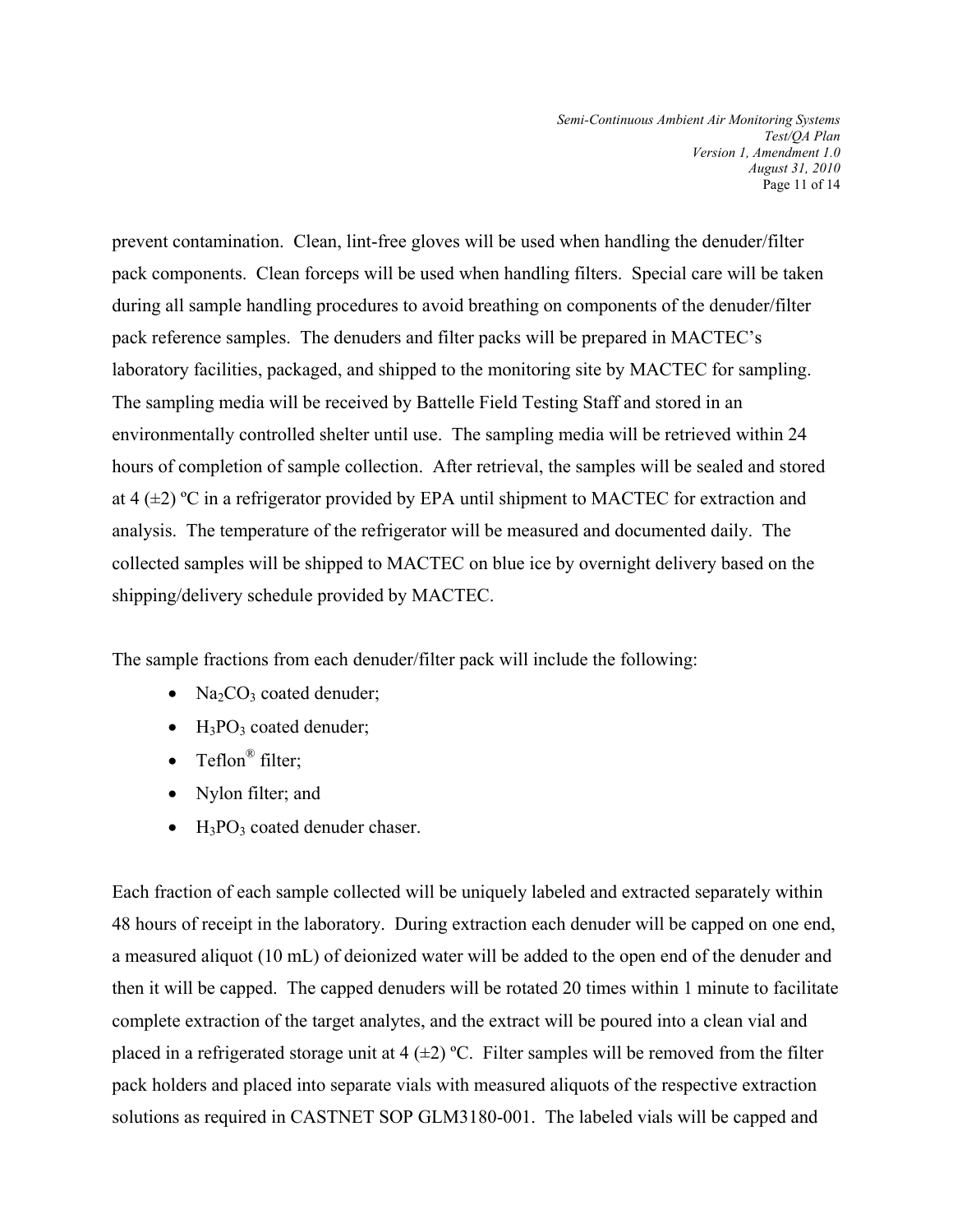*Semi-Continuous Ambient Air Monitoring Systems Test/QA Plan Version 1, Amendment 1.0 August 31, 2010* Page 12 of 14

placed in a refrigerated storage unit at  $4 (+2)$  °C. The stored samples will be analyzed within 10 days of extraction.

All reference method sampling media will be prepared by MACTEC. Prepared reference sampling media will be documented, assigned a unique sample identification number that is directly traceable to the preparation records to ensure traceability, packaged to prevent potential damage or contamination, and shipped to the field in appropriate shipping containers accompanied by completed chain-of-custody (CoC) forms. The CoC forms will be used to document sample custody throughout preparation, shipment, collection, storage, recovery, and analysis. Each CoC form will be signed by the person relinquishing samples once that person has verified that the CoC form is accurate. Upon receipt at the laboratory, CoC forms will be signed by the person receiving the samples once that person has verified that all samples identified on the CoC forms are present in the shipping container. Any discrepancies will be noted on the form and the sample receiver will immediately contact the MACTEC technical lead to report missing, broken, or compromised samples. Copies of all CoC forms will be delivered to the VTC upon request, and maintained with the test records.

#### *Section C1 – Revise text:*

The responsibility for interpreting the results of these checks and resolving any potential problems resides with the VTC.

#### *with the following*:

The responsibility for interpreting the results of these checks and resolving any potential problems resides with the VTC, who will contact the Battelle AMS Center Manager, Battelle AMS Center Quality Manager, EPA AMS Center Project Officer, and EPA AMS Center Quality Manager if any deviations from the TQAP are observed. The VTC will describe the deviation in a teleconference or by e-mail, and once a path forward is determined and agreed upon with EPA and stakeholders, the deviation form will be completed.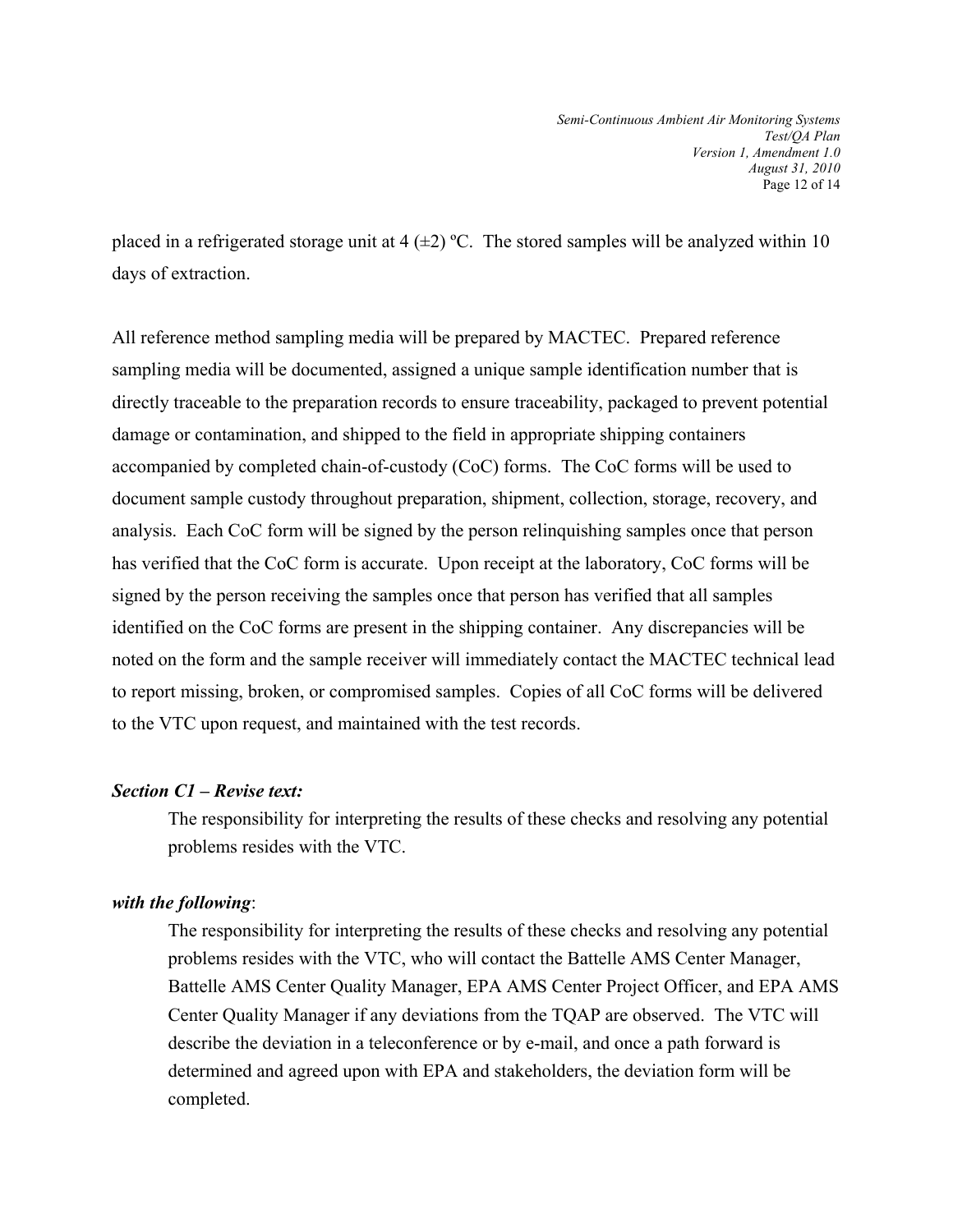*Semi-Continuous Ambient Air Monitoring Systems Test/QA Plan Version 1, Amendment 1.0 August 31, 2010* Page 13 of 14

#### *Section C1.1 – Revise first sentence of this section to read:*

An analytical PE audit and a denuder/filter pack PE audit will be carried out within the first two weeks of field testing to assess the quality of the critical measurements associated with the reference sampling and analysis methods.

#### *Replace text in Section C1.2 with the following:*

The Battelle QAO will perform TSAs of the reference laboratory and field testing activities. The purpose of these audits is to ensure that the verification test is being performed in accordance with the AMS Center QMP and this TQAP. In this TSA, the Battelle QAO will compare actual test procedures to those specified or referenced in this plan, and review data acquisition and handling procedures. The Battelle QAO will prepare a project-specific checklist based on the TQAP requirements to guide the TSA, which will include a review of the test location and general testing conditions, observe the testing activities, and review laboratory record books. He will also check gas standard certifications and data acquisition procedures, and may confer with the vendor and collaborator support staff. The Battelle QAO will prepare an initial TSA report and will submit the report to the EPA Quality Manager (with no corrective actions documented) and VTC within 10 business days after completion of the audit. A copy of each final TSA report (with corrective actions documented) will be provided to the EPA AMS Center Project Officer and Quality Manager within 20 business days after completion of the audit. At EPA's discretion, EPA QA staff may also conduct an independent on-site TSA at the laboratory or during the verification test. The TSA findings will be communicated to technical staff at the time of the audit and documented in a TSA report.

#### *Replace section C1.3 with the following:*

The Battelle QAO, or designee, will audit at least 10% of the sample results data acquired in the verification test and 100% of the calibration and QC data versus the TQAP requirements. Three ADQs will be conducted for this verification test: The first batch of data from the verification test will be audited within 10 business days of receipt and assessed using a project-specific checklist. The second ADQ will be conducted within 10 business days of receipt of all data from the verification test. During these audits, the Battelle QAO, or designee, will trace the data from initial acquisition (as received from the vendor's technology), through reduction and statistical comparisons, to final reporting. All calculations performed on the data undergoing the ADQ will be checked. Data must undergo a 100% validation and verification by technical staff (i.e. VTC,